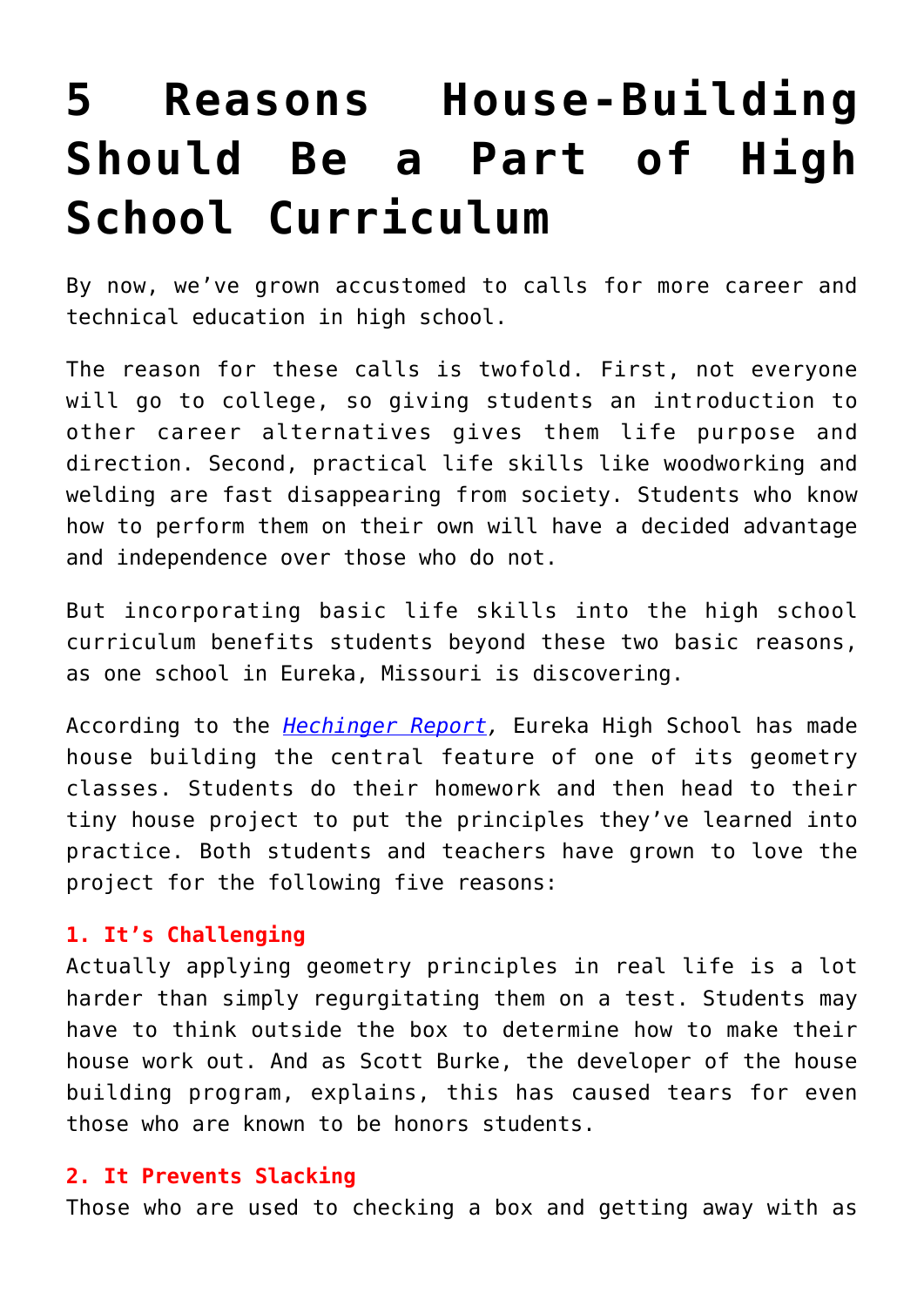little work as possible are also in for a surprise. Students are required to do their homework if they want to participate in the fun of building. As one student put it, "You actually have to try in this class."

#### **3. It's Useful**

Many students hate school because they simply can't see the point. Incorporating geometry into construction, however, helps students make connections and see the usefulness of math—something they might miss otherwise.

#### **4. It's Memorable**

Because the hands-on building experience is useful and applicable in the real world, the concepts are much easier for students to retain. As a principal from another school district implementing the program noted:

*"It adds relevancy to mathematics. If it's something that they created, something that they've done, they're going to remember that content far better than if they memorized it for a test."*

## **5. It Promotes Higher Achievement**

Although the *Hechinger Report* acknowledges that no hard data yet exists about the academic outcomes of such a program, anecdotal evidence suggests it gives the students a decent advantage over their peers:

*"When Eureka High sophomore Casey Baker checked with his classmates in other geometry classes, he discovered something that made him smile. In terms of learning geometry concepts, his [construction geometry] class was far ahead of theirs."*

For years, America's school system has tried to educate within the boundaries of four walls and uninspiring text books. If [achievement rates](https://www.nationsreportcard.gov/) are any indication, such a plan isn't working. Do more schools need to think outside the box and